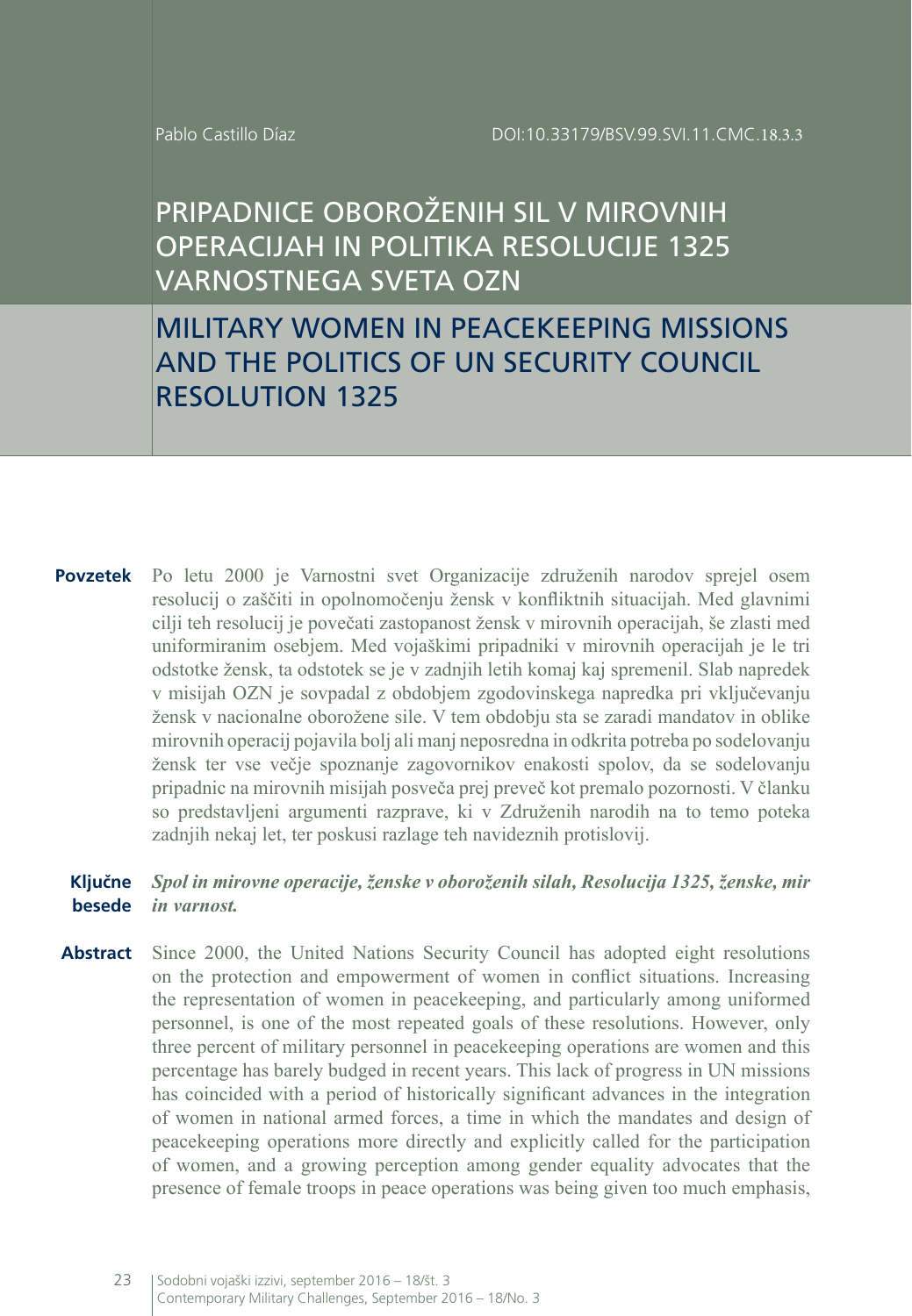rather than too little. This article outlines the parameters of this debate in the United Nations over the last few years, and attempts to explain these apparent contradictions.

### **Key words** *Gender and peacekeeping, women in armed forces, Resolution 1325, women, peace and security.*

**Introduction** At the turn of the century, the United Nations Security Council recognized that gender equality and women's leadership are crucial for the maintenance of international peace and security. Since then, this has since become a prominent theme in deliberations and resolutions of the Security Council, and an important area of work for the international community. Although many of these commitments and declarations are often only partially met and sometimes altogether ignored, there has been undeniable progress since Resolution 1325 was adopted in 2000. There are more women in government and international and regional organizations, more and better examples of meaningful inclusion of women in peace negotiations and national dialogues, more financial resources spent on women's empowerment in post-conflict contexts, a full body of international jurisprudence devoted to sexual and genderbased crimes, and programmes assisting hundreds of thousands of women where none existed two decades ago in crisis settings.

> However, one of the most repeated goals of these resolutions is the one that has experienced arguably the least amount of progress: more women in peacekeeping, including in the military component of UN peacekeeping operations. In 22 years, the representation of women has only inched up two points, from one to three percent (Coomaraswamy, 2015, p. 139). This is paradoxical for multiple reasons. One, this lack of progress by the United Nations has coincided with an era of significant advances in the integration of women in national armed forces. Two, the nature and mandates of modern UN peacekeeping operations, and the normative framework of the organization in general, lead to a reasonable expectation that, on the matter of gender balance, the UN should out-perform other actors involved in military operations, rather than lag behind. And three, the perception among many gender advocates is that the goal of having more female troops in UN operations has been given too much emphasis, rather than too little, and that military and security actors have co-opted and narrowed down the women, peace and security agenda. This chapter will outline the parameters of this debate in the United Nations over the last few years and will attempt to explain these apparent contradictions.

## **1 WOMEN IN THE ARMED FORCES: RECENT ADVANCES**

The integration of women in the armed forces has witnessed considerable progress in recent years. Many countries have opened all positions in the military, including combat positions, to women. For example, by eliminating all remaining restrictions to women in the United States armed forces, close to 140,000 jobs will open up to women in 2016, and for the first time women graduated from its elite Ranger programme for special forces (Burns, 2015).The US Marine Corps pioneered the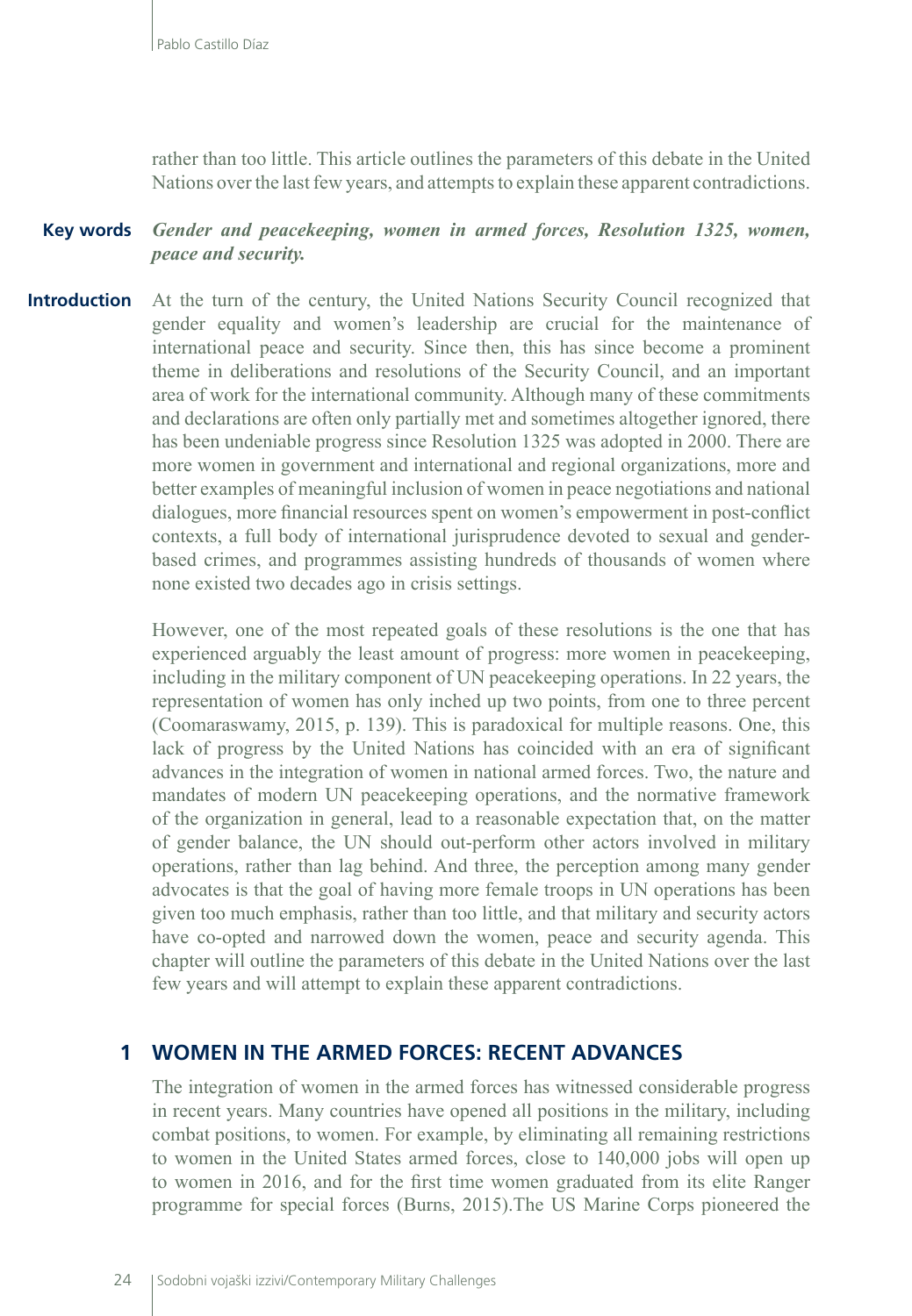use of Female Engagement Teams in Iraq and Afghanistan more than a decade ago, deploying female soldiers to interact with women in the affected communities (Bumiller, 2015). After 350 years, women are finally allowed to join the Dutch Marine Corps. Norway has begun experimenting with universal conscription for women as well as men, unisex dorms in military barracks, and all-female Special Forces units (Braw, 2016). Less than a third of NATO members still have positions closed to women in the armed forces -mostly in combat positions and in submarines and tanks-, more than two-thirds have a military entity dealing with gender integration, and all 28 members of the military alliance have specific policies for women's participation in armed forces. In 2000, only five countries did so, and only six had equal enlistment for women and men. A growing number of countries, including Slovenia, have reached double digits in the percentage of women in their armed forces, and many have set ambitious goals. Canada wants to reach 25 percent in ten years, and Australia is aiming to reach the same threshold for its Navy and Air Force by 2023. Many have adopted concrete measures to increase the representation of women: targeting recruitment campaigns to women, using the image and testimonies of female military officers; setting recruitment and retention targets and diversifying career paths, promotion boards, and candidate pools; conducting studies and surveys and collecting systematic data on the experience of women in the military; making changes to family and child care policy; adjusting facilities, uniforms, equipment, trainings, minimum-period-of-service and physical requirements, and cracking down on sexual harassment and abuse (Coomaraswamy, 2015, pp. 137-138).

Many of these changes have taken place in developed countries. However, several developing countries have much higher percentages of women in their armed forces. For example, South Africa is aiming for 40 percent of its armed forces to be women, and has reached 34 percent already. Rwanda has a target of 30 percent female representation among its peacekeepers. Bangladesh recently set a target of 20 percent in its Air Force. India, which has one of the largest armies in the world, is opening up combat roles in all sections to women and expanding the availability of women to serve in full military commissions and be eligible for pensions when they retire (Iyengar, 2016). Pakistan has women flying warplanes (Husain, 2014). News organizations have made a point of repeatedly featuring the stories of women fighting against ISIS, whether it is the women fighter pilots from the United Arab Emirates leading airstrikes in Syria (Tharoor, 2014), the thousands of Kurdish Peshmerga women fighting in the frontlines in northern Iraq (Valentine, 2016), or the first all-female brigade of Yazidi fighters (Moroz, 2015). In 2000, only three Ministers of Defence in the world were women and more than twenty occupy such a position currently, in both developed and developing countries.

### **2 GENDER EQUALITY AND UN PEACEKEEPING: MISSING THE TARGET**

In September 2016, close to 80 military chiefs and Ministers of Defence of countries from all over the world gathered in London for a one-day high-level summit on peacekeeping, as follow-up to the one that President Obama had convened the year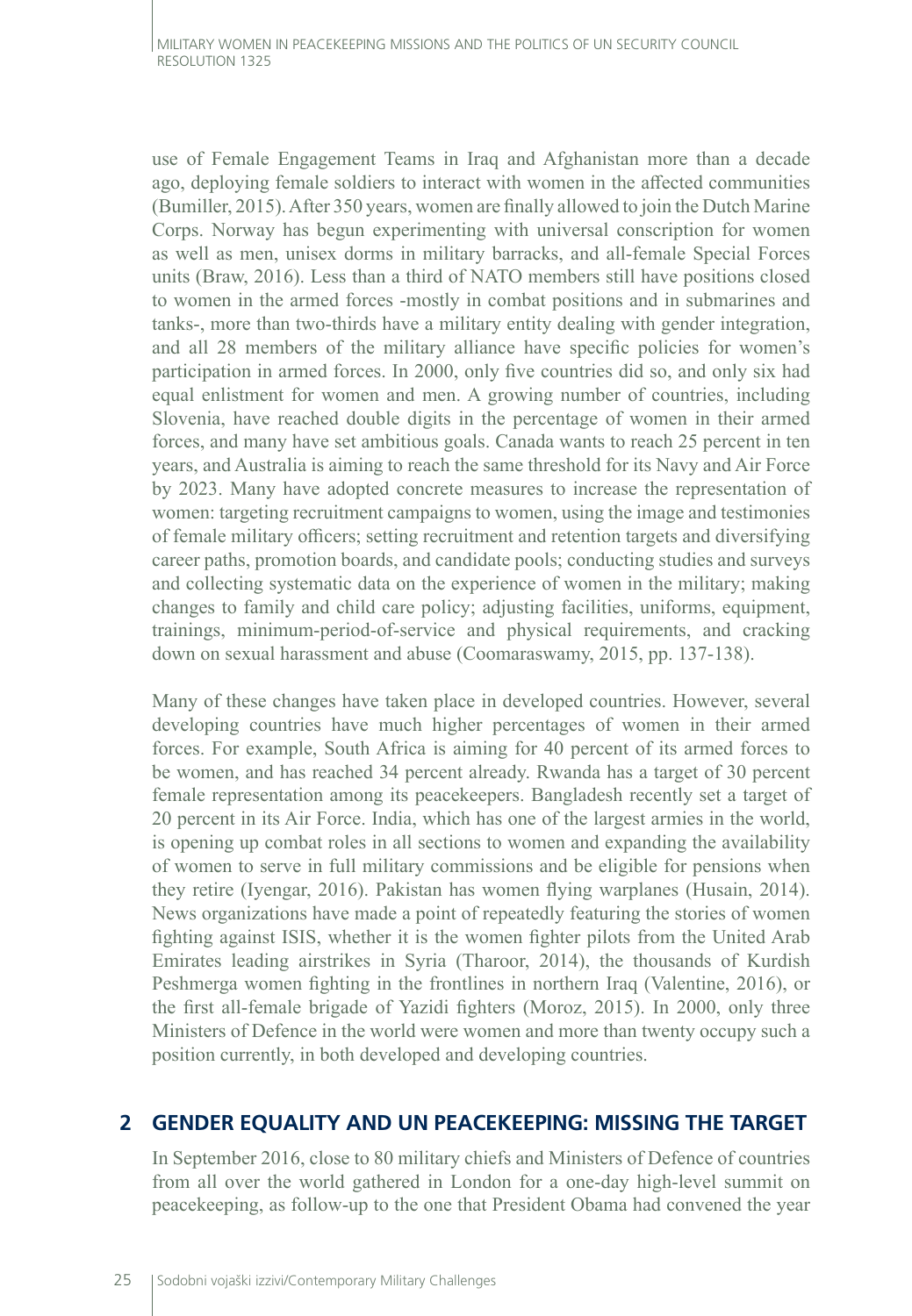before in the margins of the UN General Assembly. In the London summit, countries were supposed to pledge greater resources to peacekeeping operations, such as more readily available and trained soldiers, Special Forces, intelligence and reconnaissance units, combat engineers, and helicopters. But women, peace and security was one of the highlight themes of the day. Angelina Jolie, the world's best-known humanitarian, made it the centerpiece of her speech: "The fact is that increasing the number of UN peacekeepers alone will not be enough to resolve the conflicts that we are experiencing. It has to be accompanied by a new way of conducting peacekeeping, one that has the rights and protection and involvement of women at its heart." One after another, most of the ministers in attendance echoed her call, and noted that a better gender mix in the forces was an urgent operational necessity. At the end, they signed a communiqué urging the UN Secretary-General to double the numbers of women in military and police contingents of UN peacekeeping operations by 2020, hold senior leaders in UN missions accountable for mainstreaming gender and improving gender balance in their operations, as well as using Mixed Engagement Teams with female officers to improve the outreach to women in the communities; emphasizes the need to have more women serving as Staff Officers and Military Observers, and attending specialized trainings for these positions, with the goal of reaching a new and ambitious 15 percent target by the end of 2017; calls on all Member States to take immediate and concrete measures to help reach this goal, including in the framework of National Action Plans on Women, Peace and Security, and to regularly provide information to the UN about the presence of women, per rank and specialization, in their armed forces and military academies; and supports and reiterates the need for more robust measures to ensure the UN's zero tolerance policy on sexual exploitation and abuse (United Kingdom, 2016).

Some of these elements were new, such as setting a 15-percent target for staff officers and military observers to be women in just a few months, which would represent a significant improvement over less than 4 percent at the end of 2014. Similarly, never before had so many military chiefs, in one room, repeated so unequivocally the importance of this agenda for the operational effectiveness of their missions. However, they were repeating a message that has been a staple of yearly UN meetings and Security Council resolutions since 1325 was adopted, as noted in the table below:

However, as noted above, the percentage of military women in peacekeeping operations has only increased two points in 22 years. In that time, both peacekeeping mandates and practice have changed in other many aspects related to gender equality. For example, gender advisors are now an expected component of civilian staffing tables in peacekeeping missions, whereas only the missions in Kosovo and Timor Leste had them in 2000, where they were a recent innovation (UN DPKO/DFS, 2010, p. 40). Now, most missions have gender advisory units and women protection advisors, who focus on conflict-related sexual violence specifically (UN DPKO/ DFS, 2014, p. 8). Almost every mission mandate and military directives now include provisions on women, peace and security. The trainings offered on these issues are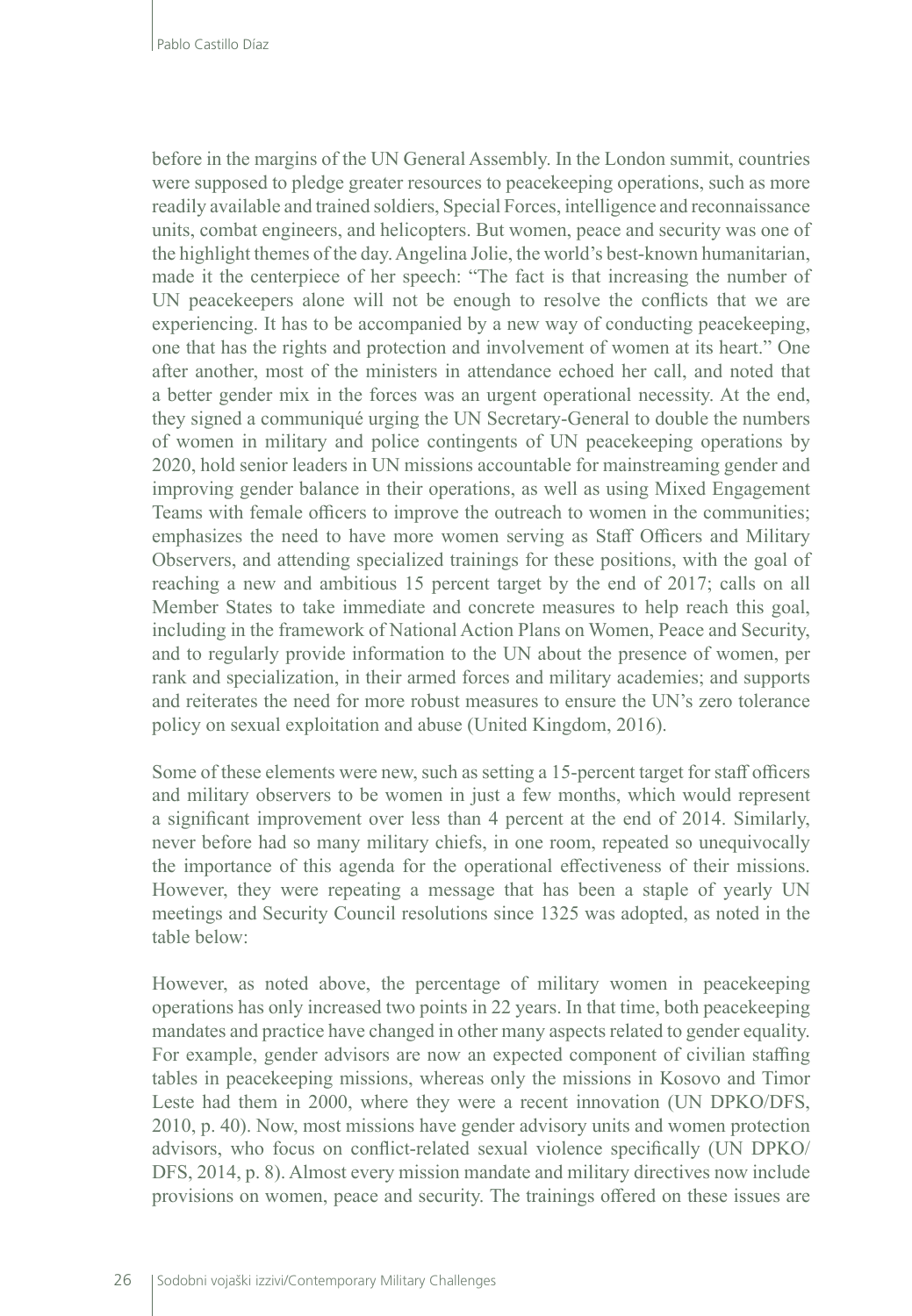٦

#### Table 1: Security Council references to increasing the number of women in military components of peacekeeping operations (2000-2015)

 $\Box$ 

| 1325 (2000) | OP 4: Further urges the Secretary-General to seek to expand the role and contribution<br>of women in United Nations field-based operations, and especially among military<br>observers, civilian police, human rights and humanitarian personnel.<br>OP 6: Requests the Secretary-General to provide to Member States training guidelines<br>and materials on the protection, rights and the particular needs of women, as well as<br>on the importance of involving women in all peacekeeping and peacebuilding measures<br>$( \ldots )$ .                                                                                                                                                |
|-------------|--------------------------------------------------------------------------------------------------------------------------------------------------------------------------------------------------------------------------------------------------------------------------------------------------------------------------------------------------------------------------------------------------------------------------------------------------------------------------------------------------------------------------------------------------------------------------------------------------------------------------------------------------------------------------------------------|
| 1820 (2008) | OP 8: Encourages troop and police contributing countries, in consultation with the<br>Secretary-General, to consider steps they could take to heighten awareness and the<br>responsiveness of their personnel participating in UN peacekeeping operations to<br>protect civilians, including women and children, and prevent sexual violence against<br>women and girls in conflict and post-conflict situations, including wherever possible the<br>deployment of a higher percentage of women peacekeepers or police.                                                                                                                                                                    |
| 1888 (2009) | OP 19: Encourages Member States to deploy greater numbers of female military and<br>police personnel to United Nations peacekeeping operations, and to provide all military<br>and police personnel with adequate training to carry out their responsibilities.                                                                                                                                                                                                                                                                                                                                                                                                                            |
| 1889 (2009) | OP 4: Calls upon the Secretary-General to develop a strategy, including through<br>appropriate training, to increase the number of women appointed to pursue good<br>offices on his behalf, particularly as Special Representatives and Special Envoys,<br>and to take measures to increase women's participation in United Nations political,<br>peacebuilding and peacekeeping missions.                                                                                                                                                                                                                                                                                                 |
| 1960 (2010) | OP 12: Underlines that, in order to carry out their mandate, missions must<br>communicate effectively with local communities; and encourages the Secretary-General<br>to improve their capacity to do so.<br>OP 15: Encourages Member States to deploy greater numbers of female military and<br>police personnel to United Nations peacekeeping operations, and to provide all military<br>and police personnel with adequate training on sexual and gender-based violence, inter<br>alia, to carry out their responsibilities.                                                                                                                                                           |
| 2106 (2013) | OP 14: Recognizes the role of United Nations peacekeeping contingents in preventing<br>sexual violence, and, in this respect, calls for all pre-deployment and in-mission training<br>of troop- and police-contributing country contingents to include training on sexual and<br>gender-based violence, which also takes into account the distinct needs of children;<br>further encourages troop- and police-contributing countries to increase the number of<br>women recruited and deployed in peace operations.                                                                                                                                                                        |
| 2122 (2013) | OP 9: Encourages troop- and police-contributing countries to increase the percentage of<br>women military and police in deployments to United Nations peacekeeping operations.                                                                                                                                                                                                                                                                                                                                                                                                                                                                                                             |
| 2242 (2015) | OP 8: Welcomes the Secretary-General's commitment to prioritize the appointment of<br>more women in senior United Nations leadership positions (), and encourages him to<br>review the obstacles preventing women's recruitment and professional advancement,<br>further welcomes efforts to incentivize greater numbers of women in militaries and<br>police deployed to United Nations peacekeeping operations, and calls upon the<br>Secretary-General to initiate, in collaboration with Member States, a revised strategy,<br>within existing resources, to double the numbers of women in military and police<br>contingents of UN peacekeeping operations over the next five years. |

now typically longer and more practical and operational, based on real situations and tailored to different roles within peacekeeping operations. Targeted monitoring and reporting, particularly on conflict-related sexual violence, has improved, and missions attempt to ensure that their patrols are better adjusted to the daily routines of women and girls, including when collecting firewood or water outside of refugee and IDP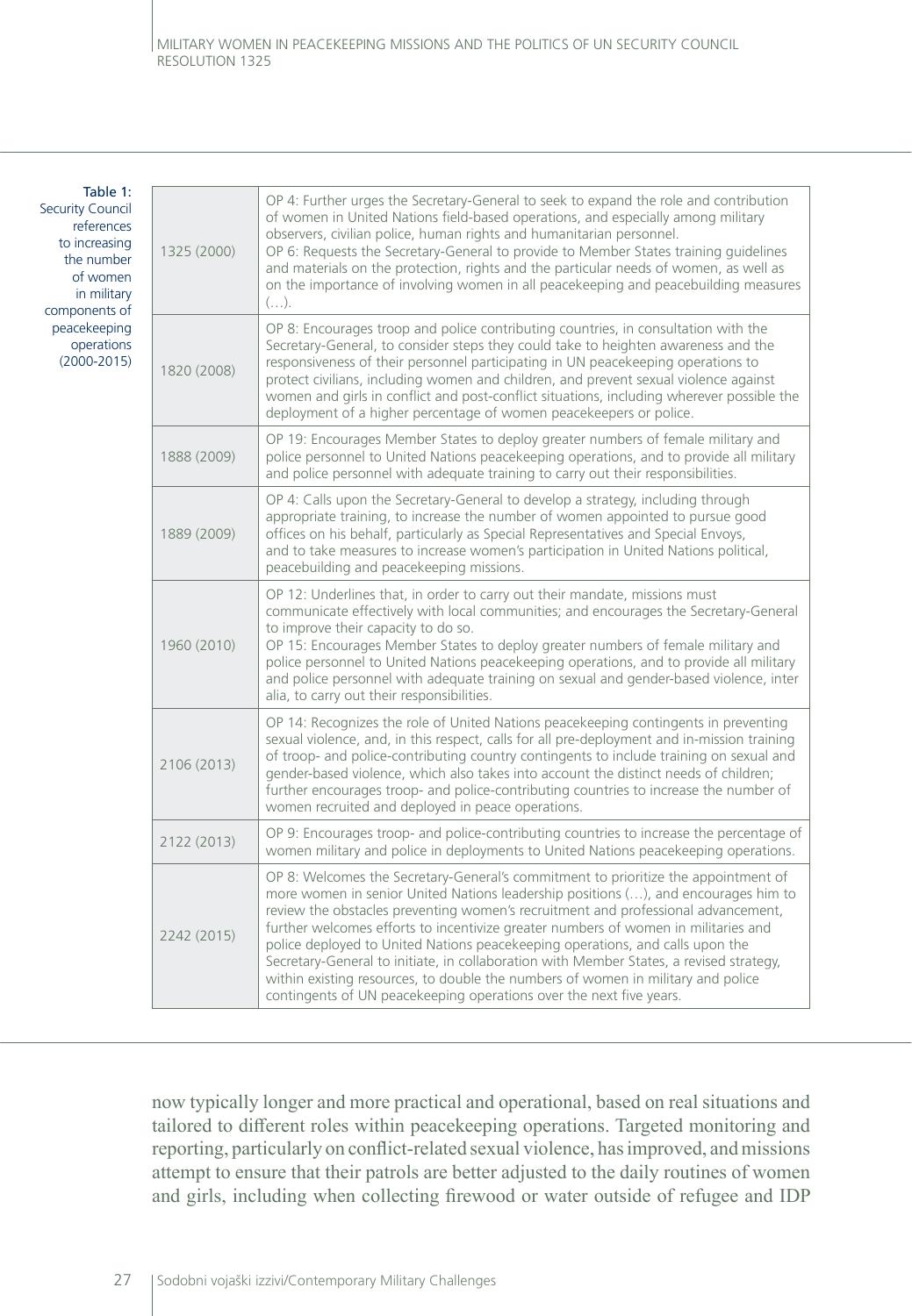camps. All-female formed police units have been deployed in a handful of missions (Anderholt, 2012). Peace operations have supported mobile courts and special police units to bring justice to survivors of gender-based violence, facilitated the provision of fuel-efficient stoves and rolling water containers that alleviate the burden and risk incurred by women and girls trying to feed their families, and used their budget for quick impact projects to build shelters for women or sex-segregated latrines in camps. Furthermore, since 2010, when the UN celebrated the tenth anniversary of Resolution 1325, peacekeeping missions open their doors to representatives of women's organizations in the host country, to listen to their concerns, priorities, and suggestions. Some of these initiatives are piecemeal or lack scale and scope to make a tangible difference in the lives of women and girls, but others represent systemwide changes in the way missions operate. For example, in the first nine months of 2011, the hybrid UN-AU mission in Darfur reported the conduct of more than 26,000 patrols that escorted women and girls when collecting firewood, water, and grass. This number represented close to one-third of all patrols conducted by the mission, and reports indicated that it had helped in limiting the prevalence of sexual violence during the farming and cultivation season.

And yet, the percentage of women peacekeepers remains stubbornly low. As of August 2016, a total of 2,899 women out of 87,134 military personnel have been deployed in the military components of the sixteen on-going United Nations' peacekeeping operations. That means that women constitute only 3.3 percent of the military personnel currently deployed. This percentage ranges from some 10 percent of the 41 military observers monitoring the ceasefire between India and Pakistan in Jammu and Kashmir, to 1.5 percent of more than 10,000 military personnel deployed by the United Nations in Mali.

There are multiple reasons that are used to explain this deficit. Perhaps the most used is that there are very few military women in the world and the countries that send the majority of troops have even fewer women in their armed forces, while Western countries that have a greater percentage of women in their military send very few troops to UN peacekeeping operations, as opposed to NATO or EU-led operations, among others. This explanation is unsatisfactory. One, there is no correlation between the percentage of women in national armed forces and the percentage of women in that country's deployments to a peacekeeping operation. European countries, many of them with ten percent or higher female representation in their armed forces, deployed 106 military observers to the UN mission in the Democratic Republic of Congo in 2012, and only one of them was a woman.

Developed and developing countries alike deploy a smaller percentage of women than there are in their national armed forces. For example, if a peace agreement is reached in Colombia, it will be verified by a UN observer mission, which is expected to include a few hundred unarmed military observers drawn from countries in the region. For the first time ever in the history of mission planning in the UN, the Secretary-General's report indicated that at least 20 percent of these observers should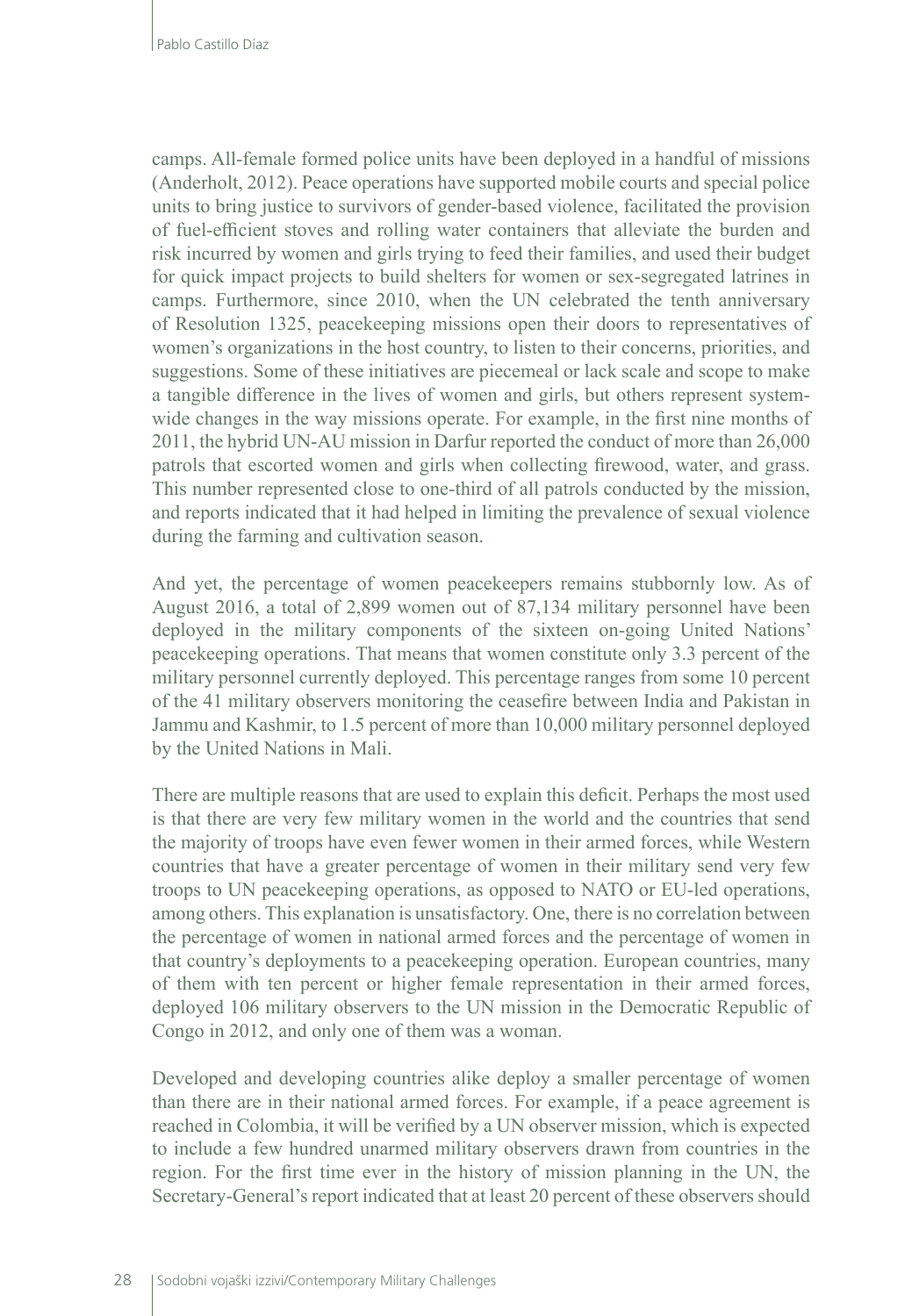be women, a target that had been proposed in various forums by the host country and the UN's Special Envoy (United Nations, 2016, p. 9). In Colombia, the observer mission would follow a peace process that has been unique for the high levels of women's participation and leadership, and in a context where the percentage of women associated with the armed groups is higher than in most other settings, ranging between 20 to 40 percent in the FARC-EP. Furthermore, the countries that have been requested to send these military observers are Latin American countries that have higher percentages of women in the military than the largest traditional troop contributing countries to peacekeeping operations. In 2014 in Argentina, more than 14 percent of the army, 16 percent of the navy, and 22 percent of the air force were women, with close to 140 officers with the rank of Colonel and Lieutenant Colonel, and many more with lower ranks. Mexico, Uruguay, Chile, Paraguay, Guatemala, and the Dominican Republic also have female representation in the double digits (Donadio and Tibiletti, 2014). Due to language, geographic and cultural proximity, and level of development, the deployment of women from the region should present less difficulties than for far away peacekeeping missions. And yet, preliminary reports indicate that the nominations by the countries participating in this observer mission include very few women so far, showing that other dynamics are at play than the sheer lack of availability of military women.

Another reason offered is that women do not join UN peacekeeping operations due to personal or cultural reasons that make it harder for them to leave their families. This is undoubtedly an important factor, but one that is less often offered by military women themselves than by their male peers or by civilians in charge of peacekeeping. When one speaks to women in the military, they often say that these peacekeeping opportunities are frequently not communicated to them, probably as a result of gender biases and discrimination, professional competition for positions that offer privilege and career advancement, and a perception of danger in duty stations by commanders and decision-makers. In fact, there are studies that indicate that an unintended consequence of the advocacy and increased awareness of sexual violence in peacekeeping theaters in recent years is that it may have made it harder for women to be deployed out of protection concerns (Karim and Beardsley, 2015).

Another reason, less often mentioned, is that the number of uniformed personnel in peacekeeping operations has tripled over the last 15 years. As a result, the percentage has remained virtually stable even though a greater number of women are deployed now than a decade ago. However, this still shows that gender balance considerations do not yet feature into the planning of missions and their size and composition.

In my view, the most important reason is that the United Nations neither nudges nor forces the countries that contribute troops to include women in their deployments. Until very recently it has seemed as if the United Nations, both the Security Council and the Secretariat, limited themselves to reiterating the need for more women year after year, as if merely saying it would make it so. This has begun to change. Resolution 2242 established an explicit target of doubling these numbers in the next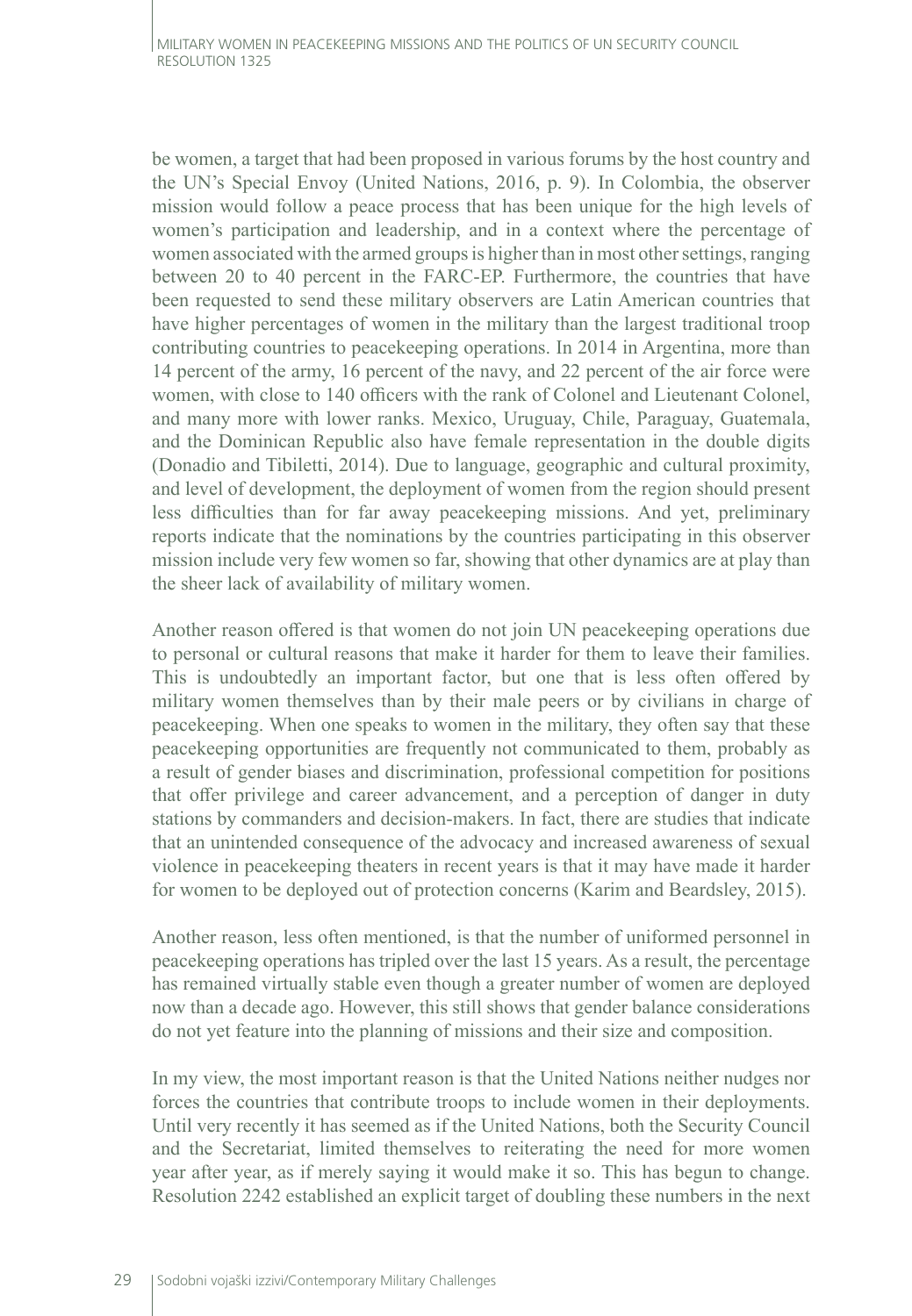five years. The Office of the Military Advisor of the Department of Peacekeeping Operations, which now includes a full-time gender advisor and is embedding gender advisors in the military components of several missions, has a strategy to meet these targets, including the maintenance of a network of female military officers who have peacekeeping experience, a new Gender Advocate of the Year award – whose first recipient, at the London Summit in 2016, was a female Major from Niger for her work when she was deployed in Mali-, and the commitment to ensure, in the short term, that a sizeable minority of military observers posts be filled by women. In 2015, UN Women developed and piloted a two-week international course exclusively for female military officers with an interest to deploy to peacekeeping operations. This was an unprecedented activity that aimed at providing a space for exposure, visibility, and opportunities for professional advancement to military women from all over the world; encouraging the preparation and deployment for female military officers for UN peacekeeping operations; and providing them with the technical skills demanded by commanders in the ground. Before the end of 2016, this international course had taken place in India, South Africa, China, and Kenya, and many other countries had expressed their interest to host or fund these courses (UN Women, 2015). Interestingly, in conversations with participants in these courses from countries of very different religions and income and development levels, they all seemed to share a universal experience as women in a male-dominated military world. This included a common passion for the military career from an early age, the denial of opportunities for professional development and international deployments in spite of knowledge, experience, or performance, the need to prove their merits and aptitude much more than their male peers and, when reaching positions of command or authority, seeing this authority undermined or challenged by their male subordinates.

The 2015 high-level reviews of both UN peace operations and implementation of 1325 proposed suggestions to remedy the lack of conditions or incentives to the deployment of women by troop contributing countries. One is that peacekeeping budgets, which already constitute the largest category of spending by the United Nations, could develop a tool to monitor their investment on gender-related issues and identify ways of making mission facilities and mission life in general more suitable to women, from accommodation quarters, sanitary facilities, specialized medical care, or special leave arrangements, to welfare and recreational spaces and activities. Another proposal suggests adding financial incentives to the reimbursement rates received by troop contributing countries. In the latest negotiations on these rates, Member States and experts discussed the introduction of different kinds of premiums for individuals in units assuming exceptional levels of risk, for contingents deploying force multipliers and enabling capabilities, and for troops and equipment that were ready to deploy in short notice. The 2015 global study on the implementation of Security Council Resolution 1325 recommended a gender equality premium, which would be added to the overall reimbursement depending on the percentage of women in the contingent, their rank and function, the specialized training on gender issues received by the overall contingent, and their compliance with the due diligence,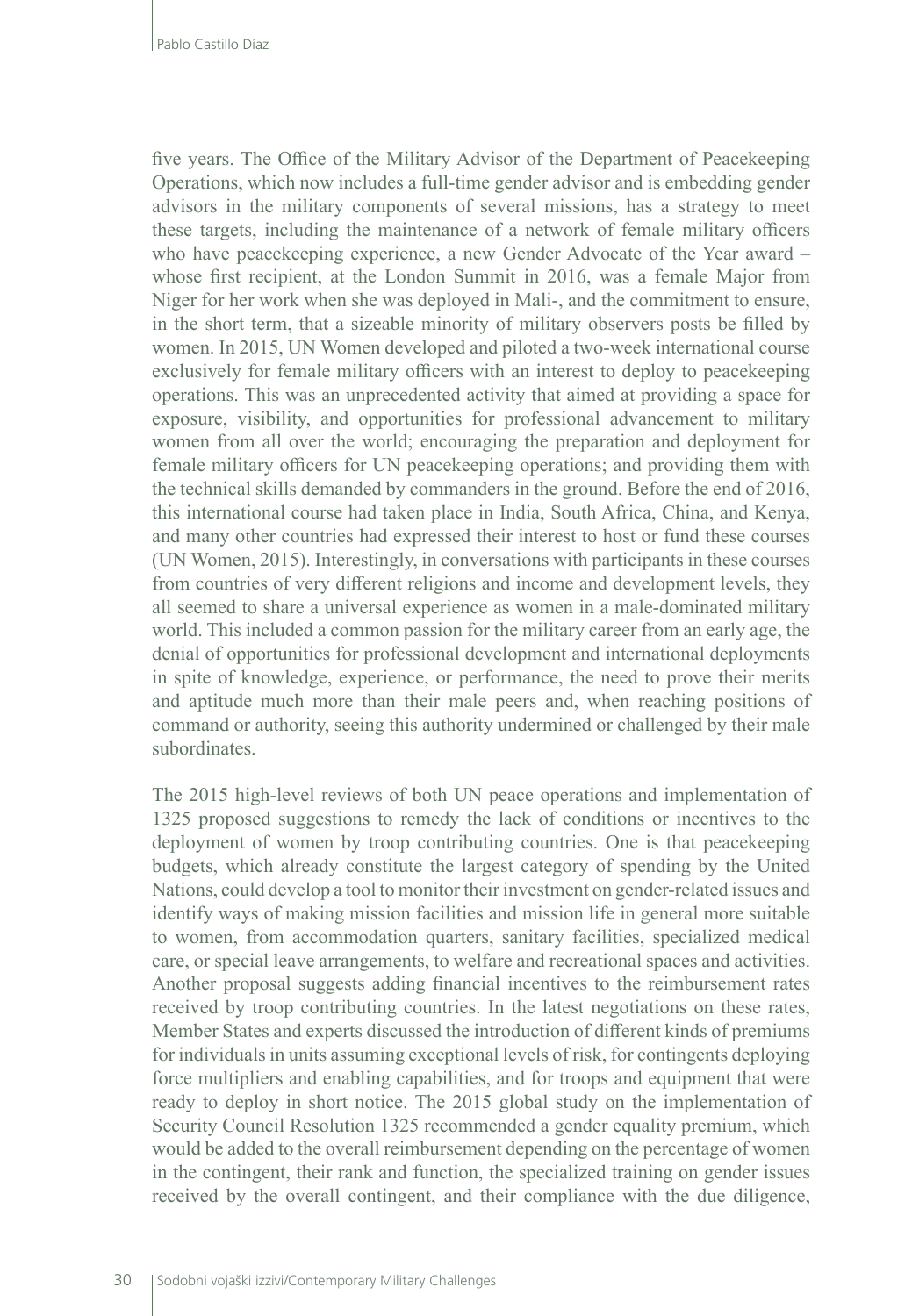screening, and vetting required by human rights policies (Coomaraswamy, 2015, p. 142). This proposal has not yet been discussed by Member States.

Finally, increasing the percentage of women in peacekeeping operations may be a recurrent theme of Security Council resolutions on women, peace and security, but has not been a priority of the global women's movement. In fact, as mentioned above, women's organizations and gender advocates have often expressed concern that actors have over-emphasized this question at the expense of others, much more strongly demanded by feminist activists, and that particularly actors in the Global North have increasingly interpreted 1325 through these narrow lens (Cook, 2016, p. 355). For decades, the main constituency behind women, peace and security issues have been women's organizations that are fundamentally opposed to militarization. To their dismay, some of the main goals of the 1995 Beijing Platform for Action, such as reducing excessive military expenditures, promoting non-violence and fostering a culture of peace, have been neglected. Instead, what has followed is the steady growth of military budgets and the frequent use of military force to settle disputes, including the tripling of the UN's peacekeeping budget in the last fifteen years. Even though a commitment to equality under the Convention to End Discrimination Against Women requires that women be given the same employment opportunities as men, including within military structures, military women and feminist organizations working on peacebuilding make unlikely allies. In the eyes of many gender equality advocates, many governments have limited their implementation and interpretation of 1325 to increasing the presence of women in the military.

This perception is understandable, given the comparatively large policy space that institutions like NATO and DPKO occupy in global policy forums, or that Ministries of Defence have in the development and implantation of National Action Plans on Women, Peace and Security. This is part of the trade-offs and risks that come from policy mainstreaming and involving the most powerful actors in policy agendas pushed by marginalized groups. However, this perception is also misguided. The slight increase of women in the military of many countries predates the signing of National Action Plans on Women, Peace and Security or the adoption of 1325 as a frame of reference, but has more to do with domestic social or political pressure that, when they come from feminist advocates or policymakers, only recently started using Security Council resolutions as additional justifications. In fact, most of the handful of non-NATO countries that have experienced the most dramatic increases of female representation do not have these National Action Plans on 1325 nor link their advances to international policy. Most often, changes in most countries have come from court decisions brought about by trailblazing litigants, lobbying and sustained pressure by military women themselves, or women leaders in positions of influence in the government and the security sector.

Furthermore, progress has been unacceptably slow in all areas of the women, peace and security agenda, but as much as we can (imperfectly) measure them, there has been much more progress in areas like women in decision-making, in peace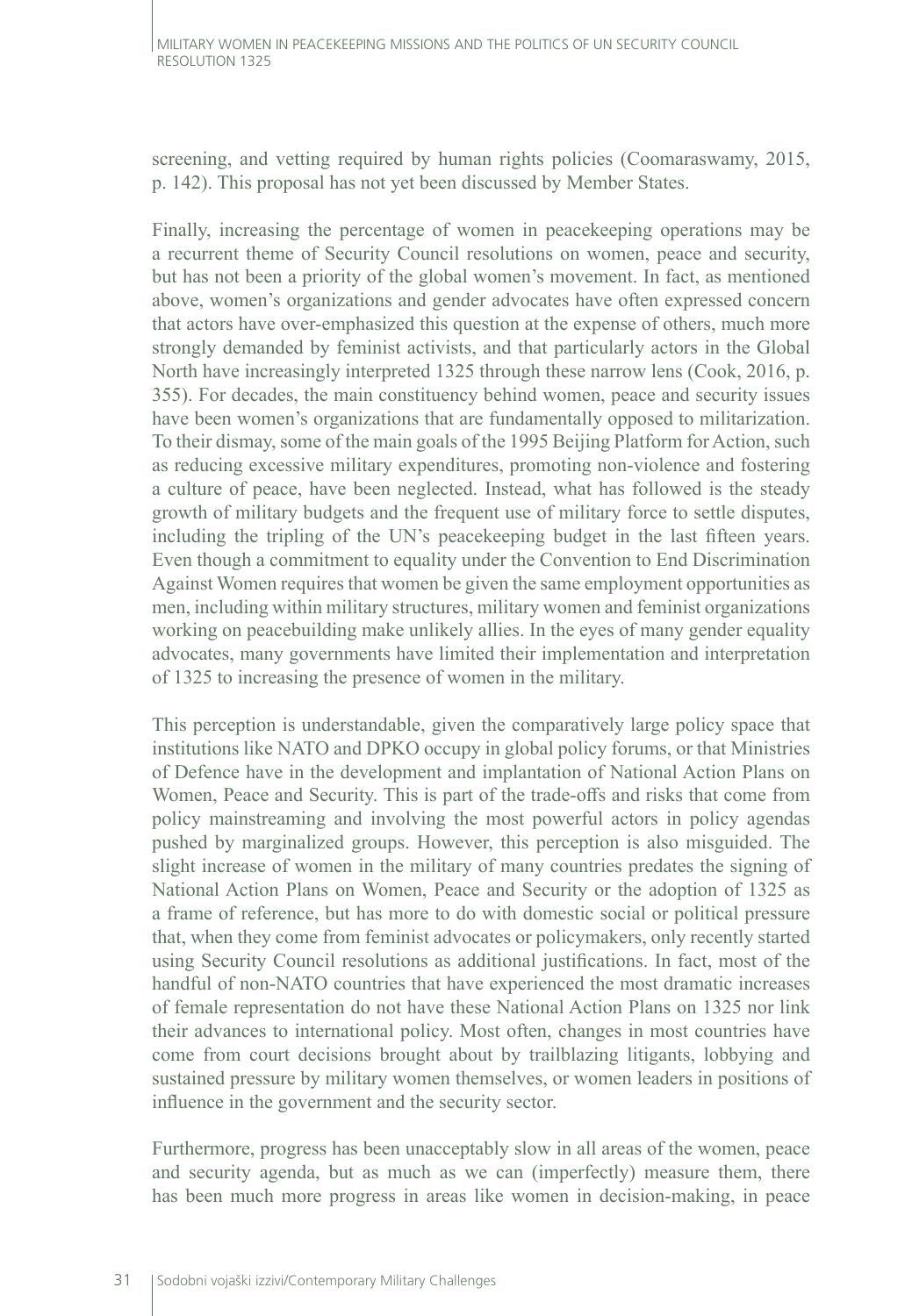negotiations, or as beneficiaries and participants in peacebuilding, recovery, and humanitarian assistance, than as members of armed forces. The perception that this is a priority is also belied by the fact that we do not even count the number of women in the military. Neither the UN's Department of Peacekeeping Operations nor any other institution have ever kept track, and many member states do not collect or do not share this data. Some of the activities mentioned above, like the UN Women course for female military officers, are relatively modest interventions that have begun to take place in the last two years, in the absence of any large-scale efforts by the United Nations to address this gap.

#### **Missed opportunities Conclusion**

The dismal numbers of women in peacekeeping operations are especially worrisome because of the nature of these missions. Unlike military operations that operate behind military compounds and are focused on destroying an enemy, peacekeeping operations have much more contact with the population, engage much less in direct combat, and collaborate with civilian partners in multiple tasks, from facilitating humanitarian aid to helping with the disarmament and demobilization of armed groups and the reform of the security sector in the host country. UN guidelines for the military on how to mainstream gender in peace operations demonstrate the need for women to be able to effectively implement these tasks, from checkpoints and cantonment sites to building and guarding correction facilities or participating in investigations or cordon-and-search operations (UN DPKO/DFS, 2010b).

As stated many times both by advocates and commanders themselves, women broaden the range of skills and capacities among all categories of personnel and improve the mission's image, accessibility, and credibility vis-à-vis the local population. They may be seen as less threatening and more accessible to affected populations, and particularly women and girls who prefer to communicate with female military officers, especially in settings where it would be a cultural taboo to communicate with a man in the same function. Targeted outreach to women in host communities is particularly needed to capitalize on their familiarity with local protection strategies that affect women, early warning on patterns of attack that affect women and girls disproportionately, tensions in social relations and in the community, and threats to personal, family, and community security, interacting with survivors of genderbased violence, and screening women in disarmament and demobilization sites.

Without women, mission cannot fulfill their goals of improving their protection of women and girls. For example, to respond to atrocities against civilians, and particularly against women and girls in Eastern DRC, the UN mission developed an intricate system full of innovations and protection and monitoring tools. However, without the involvement of women in these tasks, they could not be effective. In 2013, only 10 percent of community liaison advisors, who performed the crucial task of interacting with the community, were women. Less than a third of the hundreds of joint protection teams –meant to have a mixture of military, police and civilians with different skills and functions- deployed since 2009 included at least a woman,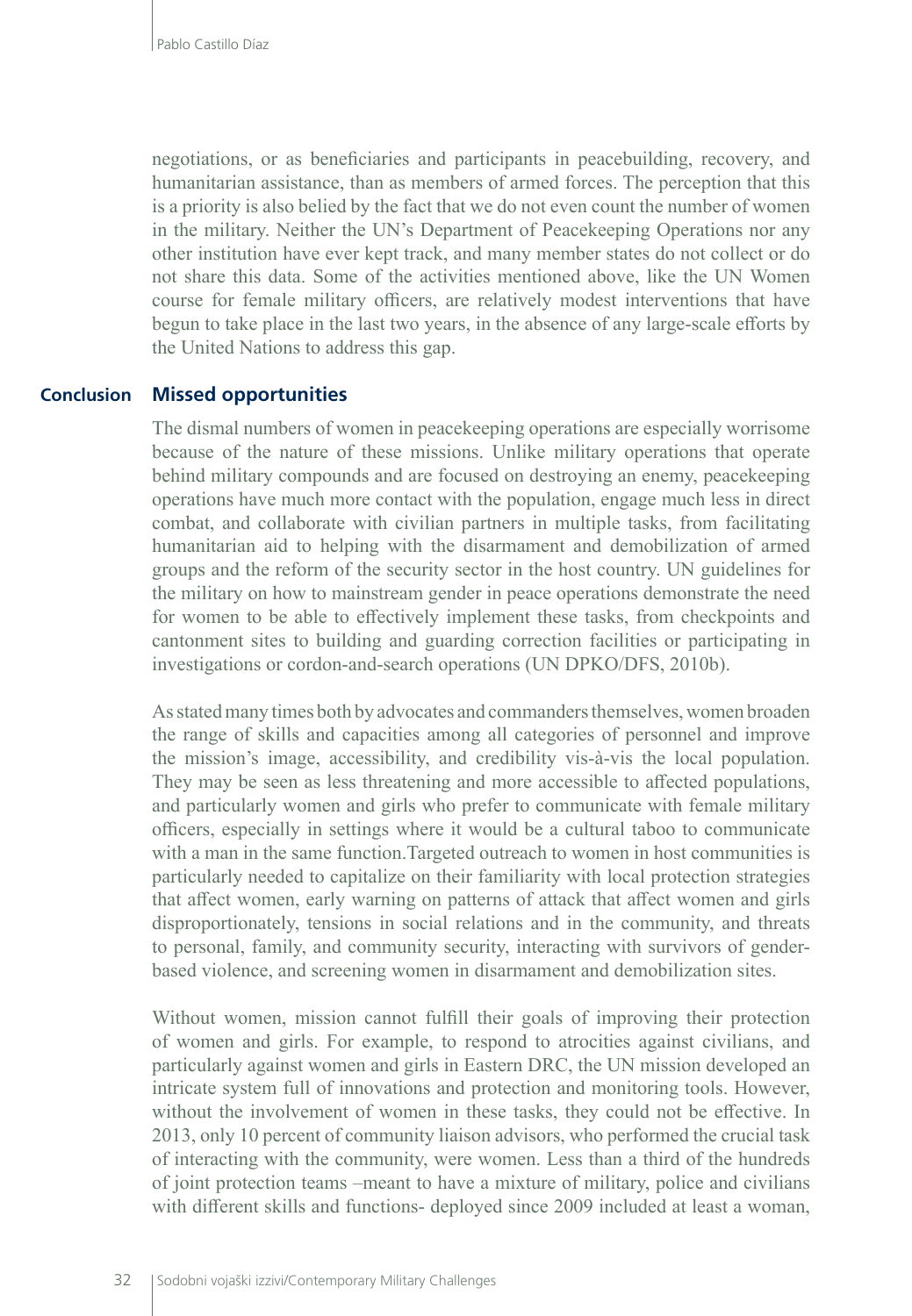typically one woman as part of a large team. And even though the mission was supposed to monitor for early warning signs of conflict-related sexual violence, there were only 16 female military observers in a country as big as Western Europe that year.

Crucially, the presence of women is correlated with fewer allegations of sexual exploitation and abuse by blue helmets themselves. Over the last year, investigators have uncovered a string of allegations of sexual abuse by peacekeepers that is shocking in its scale and unthinkable in its brutality. These atrocities have been committed both by UN and non-UN forces, and the international community is trying to punish these criminals, assist their victims, and prevent this from happening again. Without dramatic changes in the composition of peacekeeping missions, this is likely to continue to happen. In UN peace operations, 97 percent of blue helmets, 90 percent of police, 80 percent of the leadership, and 70 percent of all civilian staff, are men. If the perpetrator is identified and repatriated, his supervisors –and I say "his" because there has never been a confirmed allegation against a woman peacekeeper since the UN keeps track- are likely to be men, and so are the people involved in a hypothetical military court back home, if it gets that far. The investigators of these abuses –interrogating traumatized women and children- are also likely to be men, as are the decision-makers that determine how this is all handled. Reversing this gender imbalance is urgent and is a central piece to addressing this global emergency. For the victims of these gross crimes, 'where are the women', a question gender advocates insistently raise and is sometimes dismissed as unimportant, matters a great deal.

For many peacekeeping missions –often struggling with limited resources, obstructions by the host government, and at the mercy of political dynamics in the Security Council or troop contributing countries- actually keeping the peace can be extremely challenging. But what the United Nations should be able to control more directly is how cardinal values of the UN Charter like human rights or gender equality become a visible part of the mission's presence, posture, and profile. As the face of the UN in many settings, widespread sexual exploitation of the local population profoundly undermines what the mission is trying to accomplish. Conversely, even if violations of women's rights cannot always be prevented, it does have a positive impact for societies where women are valued so much less than men to see that in the UN women and men work alongside each other as equals, or to see women in positions of leadership. In the end, drastically improving the gender mix of UN missions is not just a question of operational effectiveness, but a question of credibility and legitimacy too.

#### **Bibliography**

- *1. Anderholt, C., 2012. Female Participation in Formed Police Units. PKSOI Paper. https:// www.pksoi.org/document\_repository/doc\_lib/PKSOI\_Paper\_Females\_in\_Formed\_ Police\_Units\_(13-Sep-2012).pdf.*
- *2. Braw, E., 2016. Norway's Hunter Troop: The World's First All-Female Special Forces. Foreign Affairs, February 8th, 2016.*